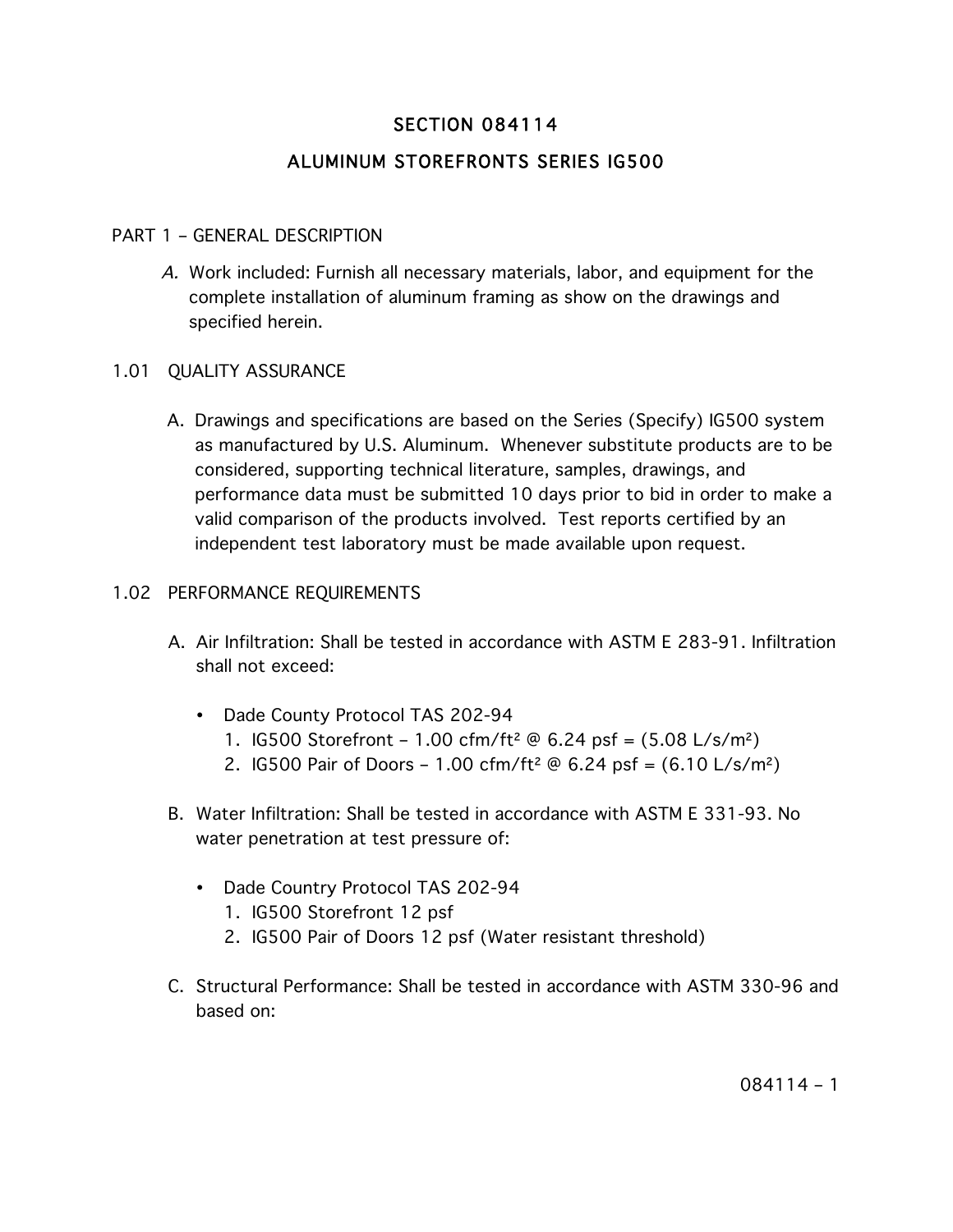- 1. Maximum deflection of L/175 of the span. ¾" (19.1) max.
- 2. Allowable stress with a safety factor of 1.65. The system shall perform to these criteria under a wind load of (Specify) psf.
- Dade Country Protocol TAS 202-94
	- 1. IG500 Storefront
		- a) Design 65 psf (159 mph)
		- b) Structural +/- 97.5 psf (195 mph)
	- 2. IG500 Pair of Doors
		- a) Design 65 psf (159 mph)
		- b) Structural +/- 97.5 psf (195 mph)
- D. Forced Entry Resistance: Shall be tested with a 300 lb. force applied to the active door panel simultaneously with a 150 lb. force applied in both perpendicular directions to the 300 lb. force.
	- Dada Country Protocol TAS 220-94 1. IG500 Pair of Doors

Large Missile Impact Test – Shall be tested in accordance with: Dade Country Protocols TAS 201-94 with a 9 lb. 2x4 traveling at 50 fps.

- Dada Country
	- 1. IG500 Storefront
	- 2. IG500 Pair of Doors

Cycle Load Test – Shall be tested in accordance with: Dade Country Protocols TAS 201-94 for 9,000 cycles.

- Dada Country
	- 1. IG500 Storefront
	- 2. IG500 Pair of Doors

# PART 2 – PRODUCTS MATERIALS

A. Extrusions shall be 6063-T5 alloy and temper (ASTM B221 alloy T5 temper). Fasteners, where exposed, shall be aluminum or stainless steel in accordance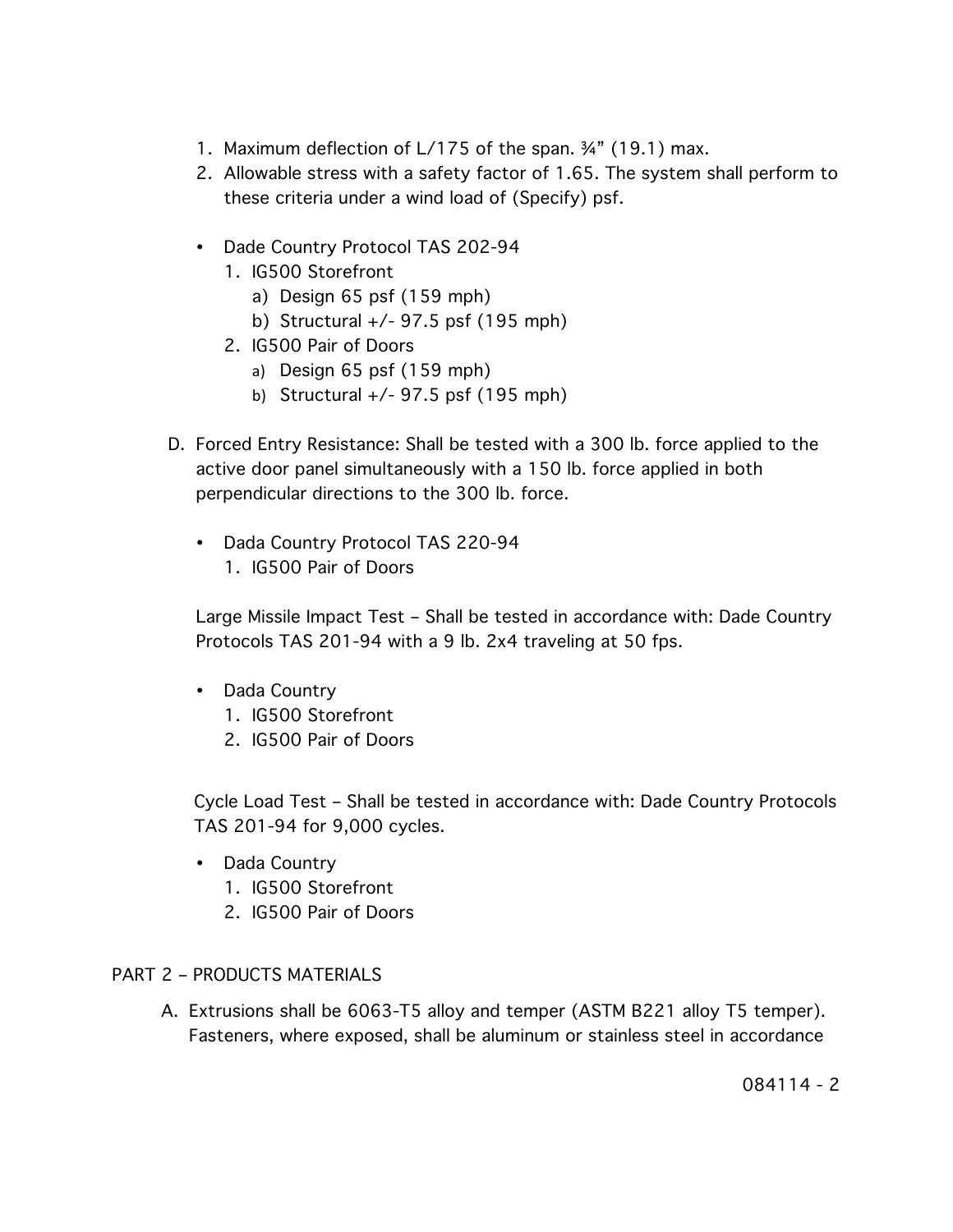with ASTM A 164. Perimeter anchors shall be aluminum or stainless steel, providing the steel is properly isolated from the aluminum. Glazing gaskets shall be E.P.D.M. elastomeric extrusions.

- 1.01 FINISH
	- A. Aluminum extrusions shall be given a caustic etch followed by an anodic oxide treatment to obtain … (Specify one of the following):
		- 1. #11 Clear anodic coating

# 1.02 FABRICATION

- A. The framing system shall provide for flush glazing on all sides with no projecting stops. Vertical and horizontal framing members shall have a nominal face dimension of 2-1/2" (63.5). Overall depth shall be 5" (127). Entrance framing members shall be compatible with glass framing in appearance. Provide for internal drainage of infiltrated water into an extruded aluminum subsill channel where it is drained to the exterior through weep slots.
- 1.03 GLAZING
	- A. Dade Country
		- 1. IG500 Storefront 1-5/16" (33) Glazing must meet Impact and Cycle to Local Building Codes.
		- 2. IG500 Pair of Doors 1-5/16" (33) Glazing must meet Impact and Cycle to Local Building Codes.
		- 3.
- 1.04 SEALANTS
	- A. All metal-to-metal joints shall use DOW 795 Silicone. Door Seal Gaskets Shall Require Small Joint sealer.
- Part 3 EXECUTION INSTALLATION